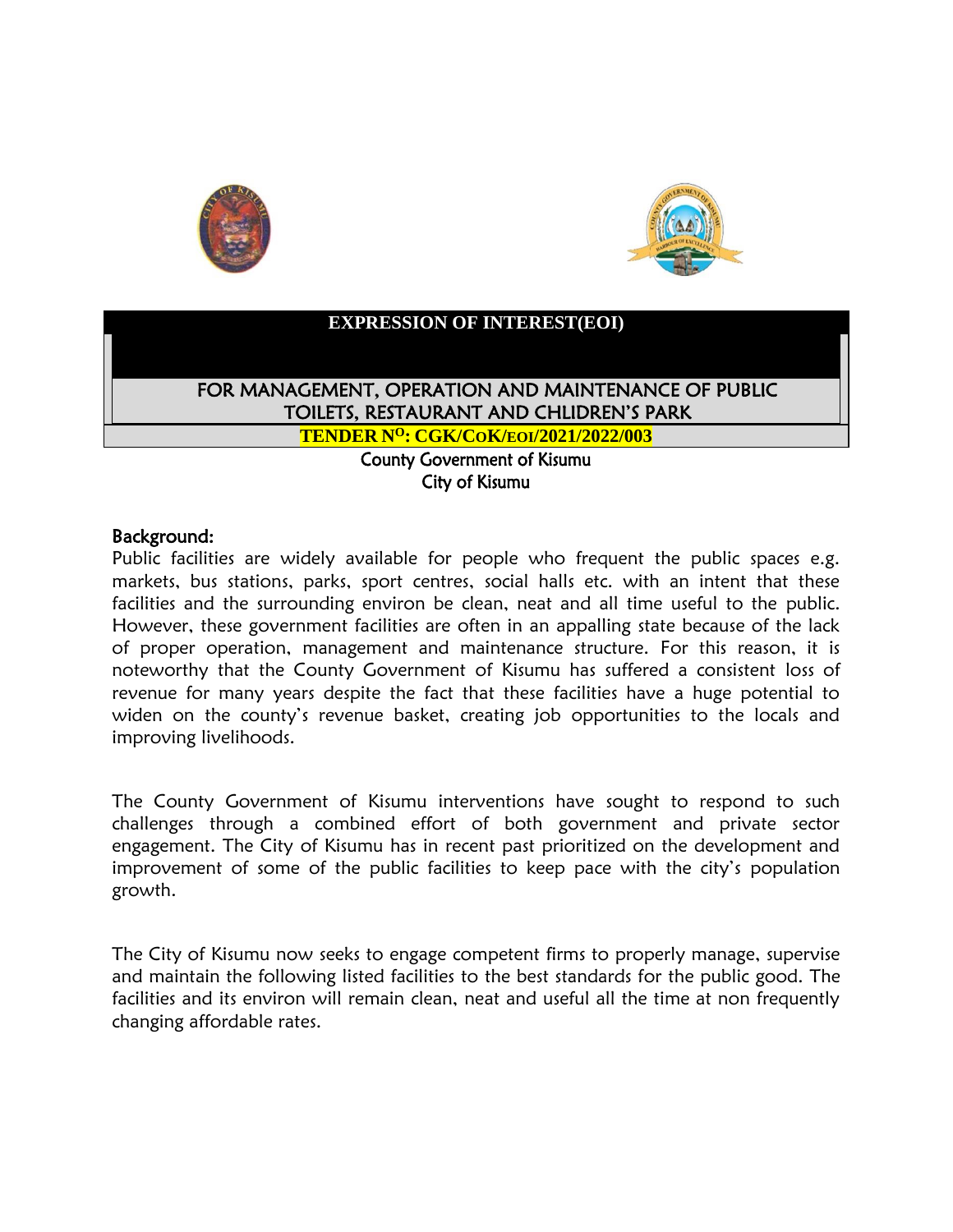| <b>TENDER NUMBER</b>        | <b>SERVICE</b>                      | <b>FACILITY</b>                                       |
|-----------------------------|-------------------------------------|-------------------------------------------------------|
| CGK/CoK/EOI/2021/2022/003-A | Management, Operation & Maintenance | Public Toilet 1 at Jomo Kenyatta Sports Ground        |
| CGK/CoK/EOI/2021/2022/003-B | Management, Operation & Maintenance | Public Toilet 2 at Jomo Kenyatta Sports Ground        |
| CGK/CoK/EOI/2021/2022/003-C | Management, Operation & Maintenance | Public Toilet 3 at Jomo Kenyatta Sports Ground        |
| CGK/CoK/EOI/2021/2022/003-D | Management, Operation & Maintenance | Public Toilet at Jamhuri Park                         |
| CGK/CoK/EOI/2021/2022/003-E | Management, Operation & Maintenance | Public Swimming at Jamhuri Park                       |
| CGK/CoK/EOI/2021/2022/003-F | Management, Operation & Maintenance | Public Toilet at Oile Park                            |
| CGK/CoK/EOI/2021/2022/003-G | Management, Operation & Maintenance | Public Toilet at Jaramogi Oginga Odinga International |
|                             |                                     | Stadium                                               |
| CGK/CoK/EOI/2021/2022/003-H | Management, Operation & Maintenance | Public Toilet at Moi Stadium                          |
| CGK/CoK/EOI/2021/2022/003-I | Management, Operation & Maintenance | Restaurant at Mama Grace Onyango Social Hall          |
| CGK/CoK/EOI/2021/2022/003-J | Management, Operation & Maintenance | Public Toilet at Uhuru Business Market                |
| CGK/CoK/EOI/2021/2022/003-K | Set up, Management, Operation &     | Children's park at Uhuru Business Market              |
|                             | Maintenance                         |                                                       |
| CGK/CoK/EOI/2021/2022/003-L | Management, Operation & Maintenance | Public Toilet 1 at Kibuye Market                      |
| CGK/CoK/EOI/2021/2022/003-M | Management, Operation & Maintenance | Public Toilet 2 at Kibuye Market                      |
| CGK/CoK/EOI/2021/2022/003-N | Management, Operation & Maintenance | Public Toilet 3 at Kibuye Market                      |
| CGK/CoK/EOI/2021/2022/003-O | Management, Operation & Maintenance | Public Toilet 4 at Kibuye Market                      |
| CGK/CoK/EOI/2021/2022/003-P | Management, Operation & Maintenance | Public Toilet 5 at Kibuye Market                      |
| CGK/CoK/EOI/2021/2022/003-Q | Set up, management, Operation &     | Children's park at Kibuye Market                      |
|                             | Maintenance                         |                                                       |
| CGK/CoK/EOI/2021/2022/003-R | Management, Operation & Maintenance | Public Toilet at Taifa Park                           |
| CGK/CoK/EOI/2021/2022/003-S | Management, Operation & Maintenance | Public Toilet at Maendeleo ya Wanawake                |
| CGK/CoK/EOI/2021/2022/003-T | Management, Operation & Maintenance | Public Toilet at Nyamasaria Bus Park                  |

The County Government of Kisumu, City of Kisumu invites EOI (EXPRESION OF INTREREST) from qualified willing firms to properly operate, manage, supervise and maintain the listed facilities to the best standards for the public good. The facility and its environ will remain clean, neat and useful all the time at none frequently changing affordable rates.

The minimum required qualifications and experience of the firm are: -

- 1. Provide a submission letter detailing who you are and your willingness to bid. Write clearly the name of tender and the tender number you want bid for. NOTE, each bidder to choose only one tender.
- 2. Provide registration as a house-keeping, cleaning firm, food handler, children's playground operator, children's trainer or equivalent for the last one year.
- 3. Provide at least two projects of similar nature done as experience in the field of house-keeping, cleaning and sanitation, food handling, children's playground management in relation to public facilities.